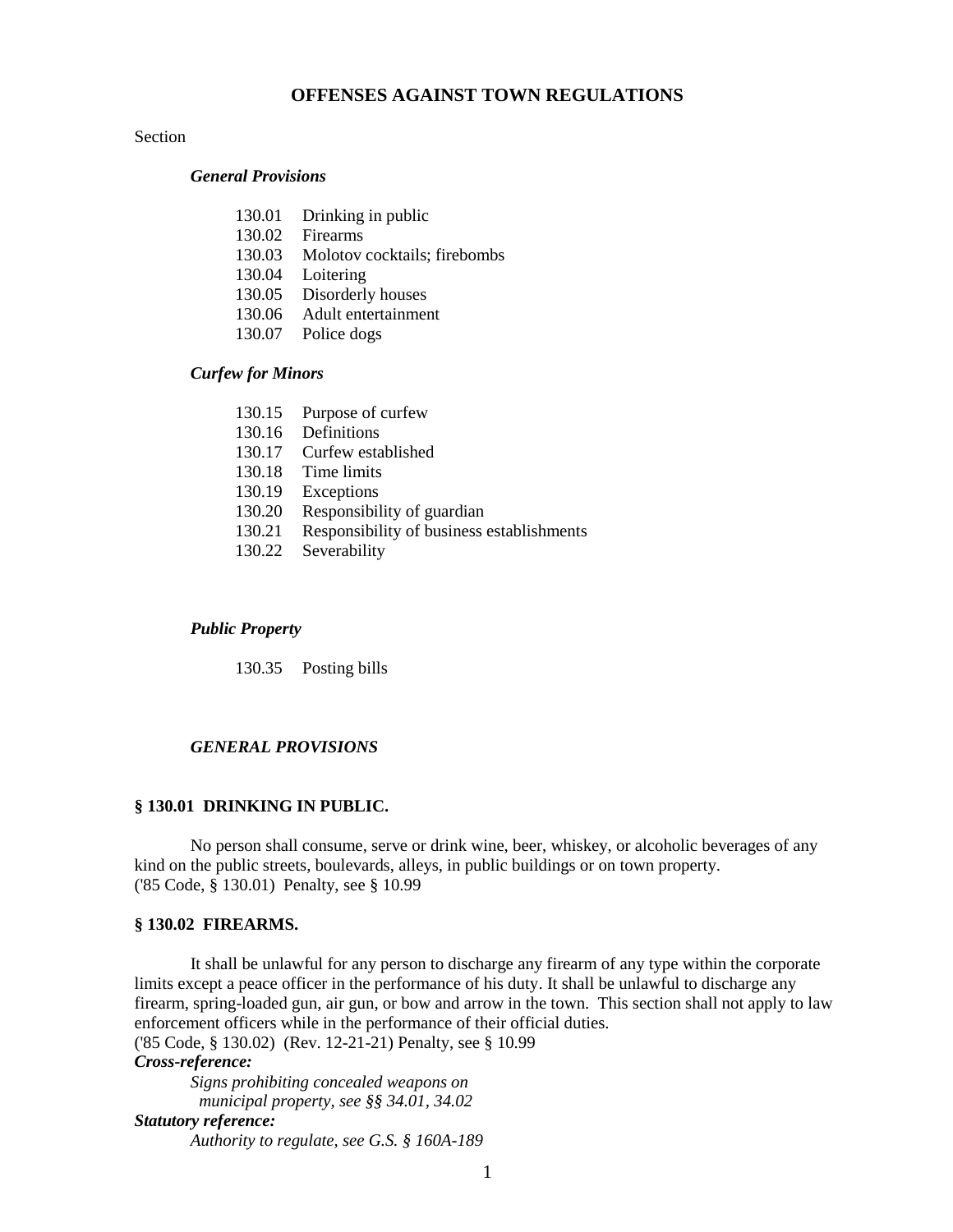### **§ 130.03 MOLOTOV COCKTAILS; FIREBOMBS.**

(A) *Definitions.* For the purpose of this section the following definitions shall apply unless the context clearly indicates or requires a different meaning.

*FIREBOMB.* Any type of object designed or constructed so that upon being propelled it will explode or ignite its area of impact.

*MOLOTOV COCKTAIL.* Any breakable container or any container which is designed in a manner that upon being propelled it will at impact empty its contents, which is filled with an inflammable fluid or substance, and which is fitted with a fuse or wick.

(B) It shall be unlawful for any person or persons to manufacture, possess, transport, or use any Molotov Cocktail or other firebombs.

(C) It shall be unlawful for any person to possess all the items or materials needed to manufacture Molotov Cocktails or other firebombs, other than on his premises. ('85 Code, § 130.03) (Ord. passed 4-18-68) Penalty, see § 10.99

## **§ 130.04 LOITERING.**

(A) *Definitions.* For the purpose of this section the following definitions shall apply unless the context clearly indicates or requires a different meaning.

*PUBLIC PLACE.* Any place to which the general public has access and a right to resort for business, entertainment, recreation or any other lawful purpose, but does not necessarily mean a place devoted solely by the uses of the public. It shall also include the front or immediate area of any store, shop, tavern, restaurant, or other place of business and also public areas and grounds.

(B) It shall be unlawful in a public place for any individual to:

(1) Obstruct or make dangerous any public street, alley, highway, sidewalk, or any other public place or building by hindering or impeding or tending to hinder or impede the free and uninterrupted passage of vehicles, traffic, and pedestrians.

(2) Commit in or upon any public street, alley, highway, sidewalk, or any other public place or building any act or thing which is dangerous to and is an obstruction or interference to the free and uninterrupted use of property or with any business lawfully conducted by anyone in or upon or facing or fronting on any public street, alley, highway, sidewalk, or any other public place or building, all of which prevents the free and uninterrupted ingress, egress and regress, therein, thereon and thereto.

(C) When any person causes or commits any of the conditions enumerated in § 130.04(A) herein, a police officer or any law enforcement officer shall order that person to stop causing or committing the conditions and to move on or disperse.

(D) Any person who fails or refuses to obey the orders shall be guilty of a violation of this section. ('85 Code, § 130.04) (Ord. passed 7-10-80) Penalty, see § 10.99

#### **§ 130.05 DISORDERLY HOUSES.**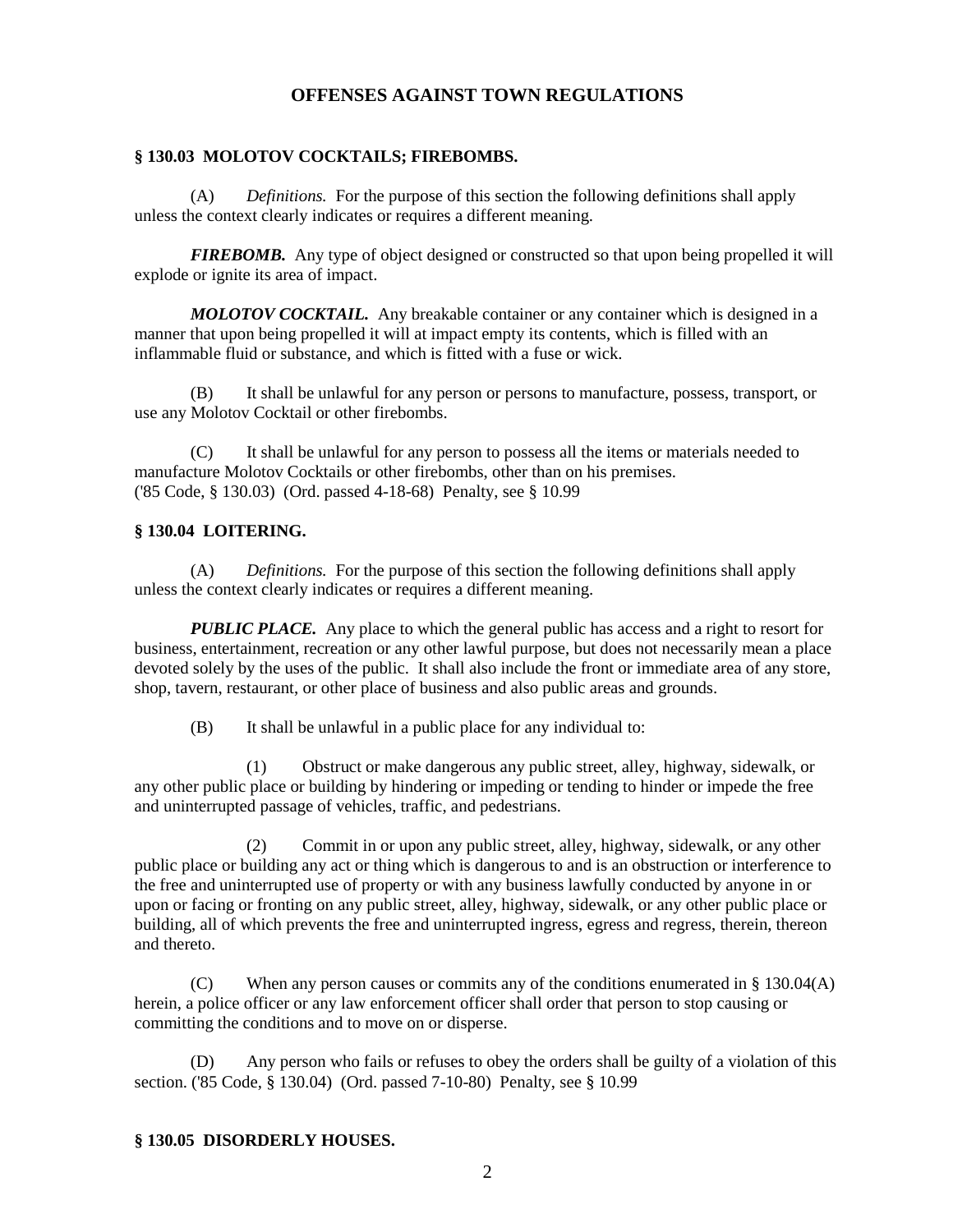(A) No person shall knowingly keep, maintain, operate, permit or continue to allow a disorderly house for himself or another. These establishments and the operation thereof are declared to be a public nuisance and are therefore prohibited and subject to the penalties of this code. ('85 Code, § 132.01) Penalty, see § 10.99

(B) Each violation of this ordinance by the owner(s) of property on which a disorderly home is located, owner(s) of disorderly homes, occupants, and residents of disorderly homes shall be a Class 3 misdemeanor and a maximum fine of \$500.00 may be assessed to each offender individually.

(C) A disorderly house shall be any residence at which one or more of the following activities occur:

- 1. Breach of the peace by repeated acts of disturbing the public order including, but not limited to homicide, assault, affray, communicating threats, unlawful possession of drugs, dangerous weapons, illegal gang activity, and discharging firearms.
- 2. Gambling, illegal possession of or sale of controlled substances as defined in the North Carolina Controlled Substances Act.
- 3. Impeding the regular flow of vehicular traffic by tenants or visitors of the residence with the intent to perform illegal activity.
- 4. Possession and consumption of alcohol, malt beverages, or unfortified wine by persons under the age of 21 years old.

(Ord. Revised 9-18-07)

### **§ 130.06 ADULT ENTERTAINMENT.**

No person shall knowingly keep, maintain, or operate an adult bookstore, adult movie house, massage parlor, or topless dancing establishment within 500 feet of property zoned R-15, R-85, or R-6 as defined in Chapter 153 or within 500 feet of a church or school. ('85 Code, § 132.02) Penalty, see § 10.99

### **§ 130.07 POLICE DOGS.**

It shall be unlawful to willfully torture, torment, beat, lick, strike, mutilate, injure, disable or otherwise mistreat, a dog owned by the town, or willfully by any action whatsoever, interfere with the lawful performance of such dog.

(Ord. passed 7-20-93)

*Statutory reference:*

*For provisions concerning injuring or killing law enforcement agency animals, see G.S. § 14-163.1*

#### *CURFEW FOR MINORS*

## **§ 130.15 PURPOSE OF CURFEW.**

The purpose of this section is to:

(1) protect juveniles from improper influences that prevail after the curfew hour, to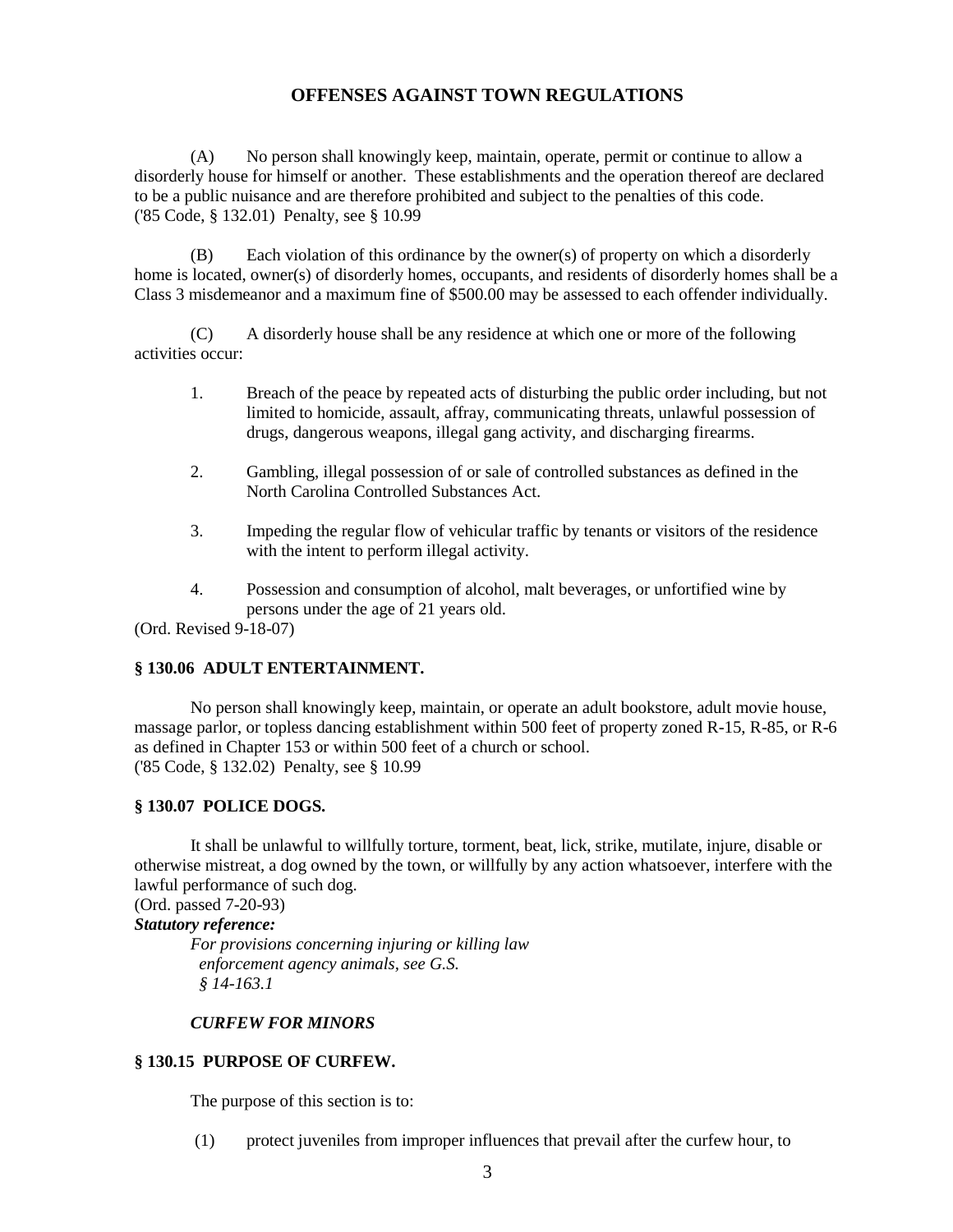include involvement with gangs.

- (2) to protect juveniles from criminal activity that occurs after the curfew hour.
- (3) to protect the public from illegal acts being committed by juveniles.

(4) to define the duties of parents or guardians and operators of business establishments in enforcing the ordinances.

### **§ 130.16 DEFINITIONS.**

For the purpose of this section, the following words and phrases shall have the following meanings:

*AUTHORIZED ADULT.* Any person who is at least 18 years of age and authorized by a parent of said juvenile to take said parents place in accompanying said juvenile for a designated period of time.

*CURFEW HOURS.* The hours of 9:30 p.m. through 5:30 a.m. Sunday through Saturday.

**DIRECT PATH.** The shortest path of travel through a public place to reach a final destination without any detour or stop along the way.

*EMERGENCY.* An unforeseen combination of circumstances or the resulting state that calls for immediate action. The term includes but is not limited to a fire, natural disaster, automobile accident, or any situation requiring immediate action to prevent injury or loss of life.

*ESTABLISHMENT.* Any privately owned place of business to which the public has access or is invited including but not limited to any place of amusement or entertainment.

*FUNCTION.* Any event including but not limited to activities involving the free exercise of religion, speech, assembly and activities sponsored by the town, a church, the Wayne County Public Schools, or other nonprofit or community organization.

*GUARDIAN.* See parent.

*JUVENILE.* Any person under the age of eighteen (18) who has not married or emancipated.

*LOITER.* To linger or stay in a public place.

*MINOR.* See juvenile.

*OFFICIAL TIME.* The time recorded in the Wayne County Emergency Dispatch Center (911).

*PARENT*. Any person having legal custody of a juvenile as a natural adoptive parent, as a legal guardian, as a person who stands in *loco parentis*, or as a person whom legal custody has been given by court order.

*PUBLIC PLACE.* Any place that is generally open to and used by the public or a substantial group of the public, whether it be publicly or privately owned, including but not limited to, streets, highways, alleys, right-of-ways, public vehicular areas and parking lots, shops, restaurants, convenience stores, schools and school grounds, places of business and amusement, playgrounds,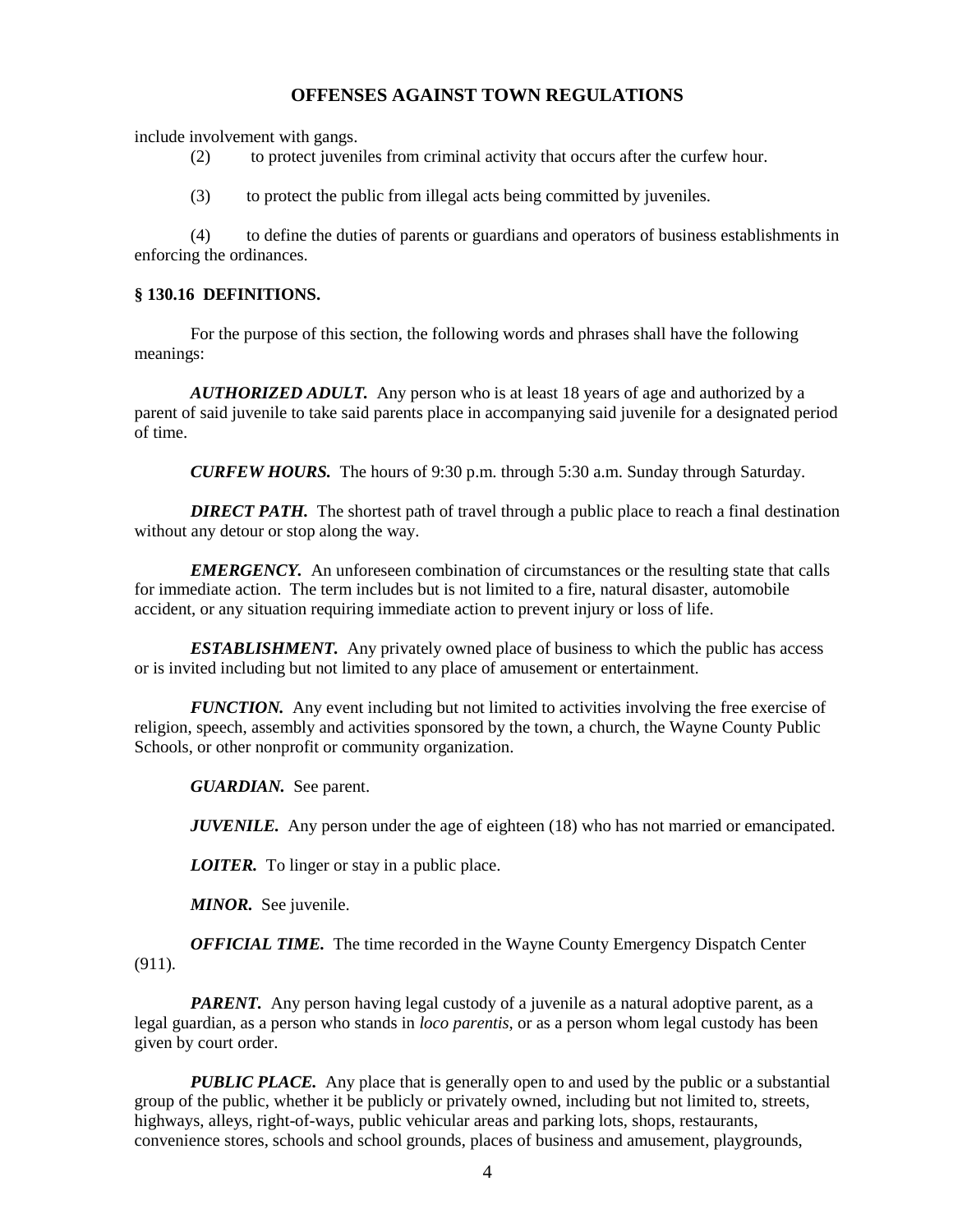parks, church grounds, similar areas that are open to the public, and other common areas open to or accessible to the public.

*REMAIN.* Remain means to stay behind, to tarry and to stay unnecessarily in a public place including the congregating of groups (or of interacting minors) totaling four or more persons in which any juvenile involved would not be using the streets for ordinary or serious purposes such as mere passage or going home, or to fail to leave the premises of an establishment when requested to do so by a police officer or the operator of an establishment. To implement this provision with additional precision and precaution, numerous exceptions are expressly defined in the Ordinance.

*RESTRICTED HOURS*. The time of night referred to herein is based upon the prevailing standard of time, whether Eastern Standard Time or Eastern Daylight Savings Time, generally observed at that hour by the public in the Town of Fremont, North Carolina. Restricted hours will mean the hours between 9:30 p.m. and 5:00 a.m.

(Ord. passed 10-20-92; Am. Ord. passed 4-21-99) (Ord. Revised 5-16-06)

## **§ 130.17 CURFEW ESTABLISHED.**

A curfew applicable to minors is established and shall be enforced as set forth in this subchapter. (Ord. passed 10-20-92)

### **§ 130.18 TIME LIMITS.**

It is unlawful for any minor to be or remain upon any public place as defined in this subchapter in the town between 9:30 p.m. and 5:00 a.m. (Ord. passed 10-20-92) Penalty, see § 10.99

#### **§ 130.19 EXCEPTIONS.**

The provisions of this section do not apply in the following situations:

(1) The juvenile is accompanied by his or her parent, guardian or other adult having the responsibility for primary care and custody of the juvenile.

(2) A juvenile who is in a public place as a result of an emergency and with the knowledge of a parent or authorized adult.

(3) A juvenile is legally employed, for the period of thirty (30) minutes before and thirty (30) minutes after work, while taking a direct path to his or her home to or from the place of employment. Juveniles who fall within this exception must carry written proof of employment which includes the hours the employer requires the juvenile to work and a current contact number.

(4) A juvenile on a direct path from an adult organized/supervised activity or a place of public entertainment, such as a movie or play, sporting event, or school or church sponsored event, for a period of thirty (30) minutes before or thirty (30) minutes after said event. The parent must have knowledge of the event.

(5) A juvenile on a direct path to or from an event sponsored by an accredited education institution, for a period of thirty (30) minutes before or thirty (30) minutes after said event.